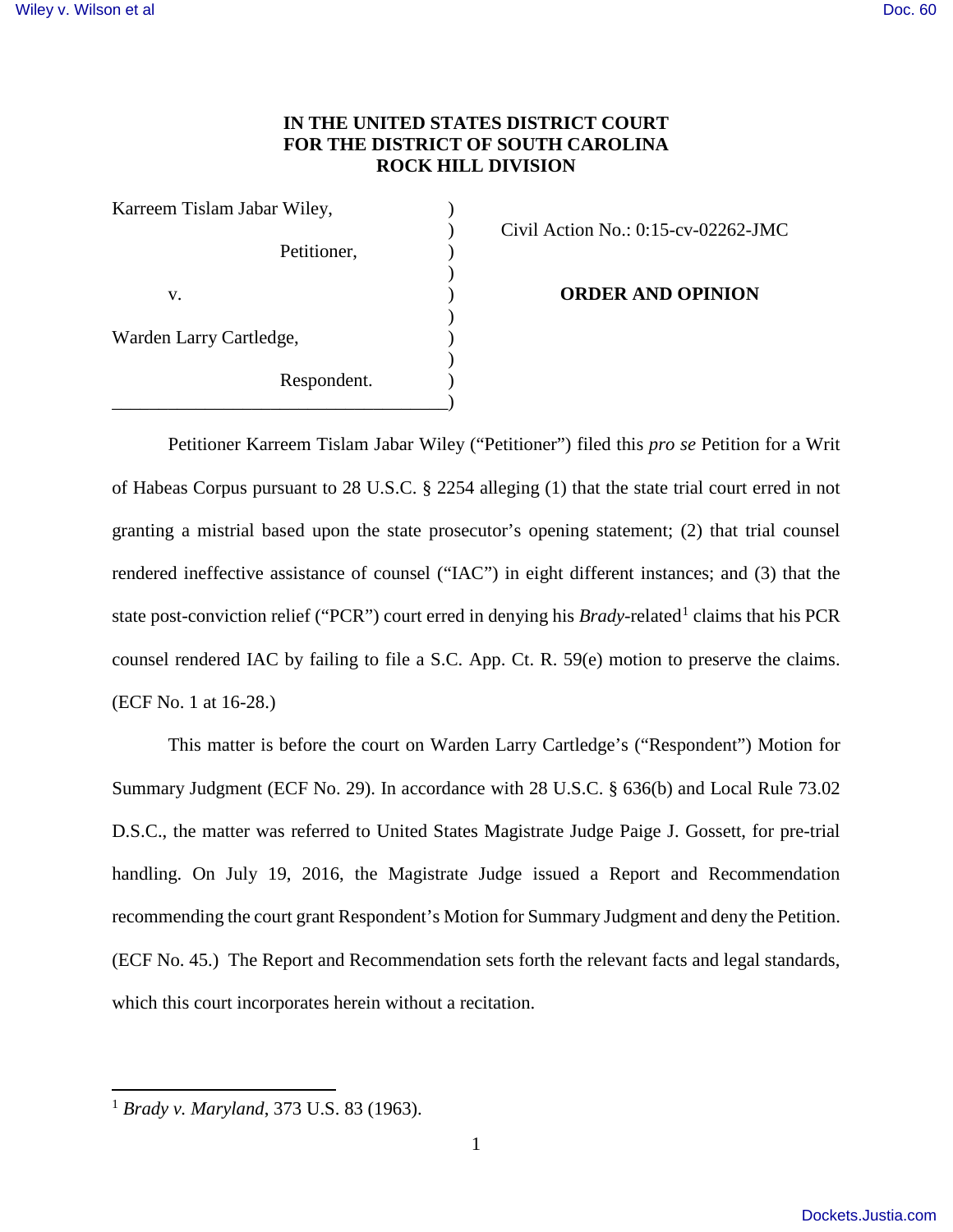The Magistrate Judge's Report and Recommendation is made in accordance with 28 U.S.C. § 636(b)(1) and Local Civil Rule 73.02 for the District of South Carolina. The Magistrate Judge makes only a recommendation to this court. The recommendation has no presumptive weight. The responsibility to make a final determination remains with this court. *See Matthews v. Weber*, 423 U.S. 261, 270-71 (1976). The court reviews *de novo* only those portions of a Magistrate Judge's Report and Recommendation to which specific objections are filed, and reviews those portions which are not objected to—including those portions to which only "general and conclusory" objections have been made—for clear error. *Diamond v. Colonial Life & Acc. Ins. Co.*, 416 F.3d 310, 315 (4th Cir. 2005); *Camby v. Davis*, 718 F.2d 198, 200 (4th Cir. 1983); *Orpiano v. Johnson*, 687 F.2d 44, 47 (4th Cir. 1982). The court may accept, reject, or modify, in whole or in part, the recommendation of the Magistrate Judge or recommit the matter with instructions. *See* 28 U.S.C.  $§ 636(b)(1).$ 

Respondent objected to the Report and Recommendation (ECF No. 50), as did the Petitioner (ECF Nos. 55, 56). The Magistrate Judge determined that all but one of Petitioner's nine IAC claims were procedurally barred. (ECF No. 45 at 12-13); *see generally Woodford v. Ngo*, 548 U.S. 81 (2006); *Hedrick v. True*, 443 F.3d 342 (4th Cir. 2006). Specifically, the Magistrate Judge found that Petitioner had not procedurally defaulted his claim that trial counsel rendered IAC "in his handling of the State's refusal to disclose or late disclosure of information about a confidential informant and an undercover police officer." (ECF No. 45 at 13-14.) Respondent objects, contending that the claim is procedurally barred because, after the PCR court declined to address the claim, Petitioner failed to file a Rule 59(e) motion to preserve the claim for state appellate review, *see Marlar v. State*, 653 S.E.2d 266 (S.C. 2007); *Plyler v. State*, 424 S.E.2d 477 (S.C. 1992), and because Petitioner had failed to raise the claim in his petition for a writ of certiorari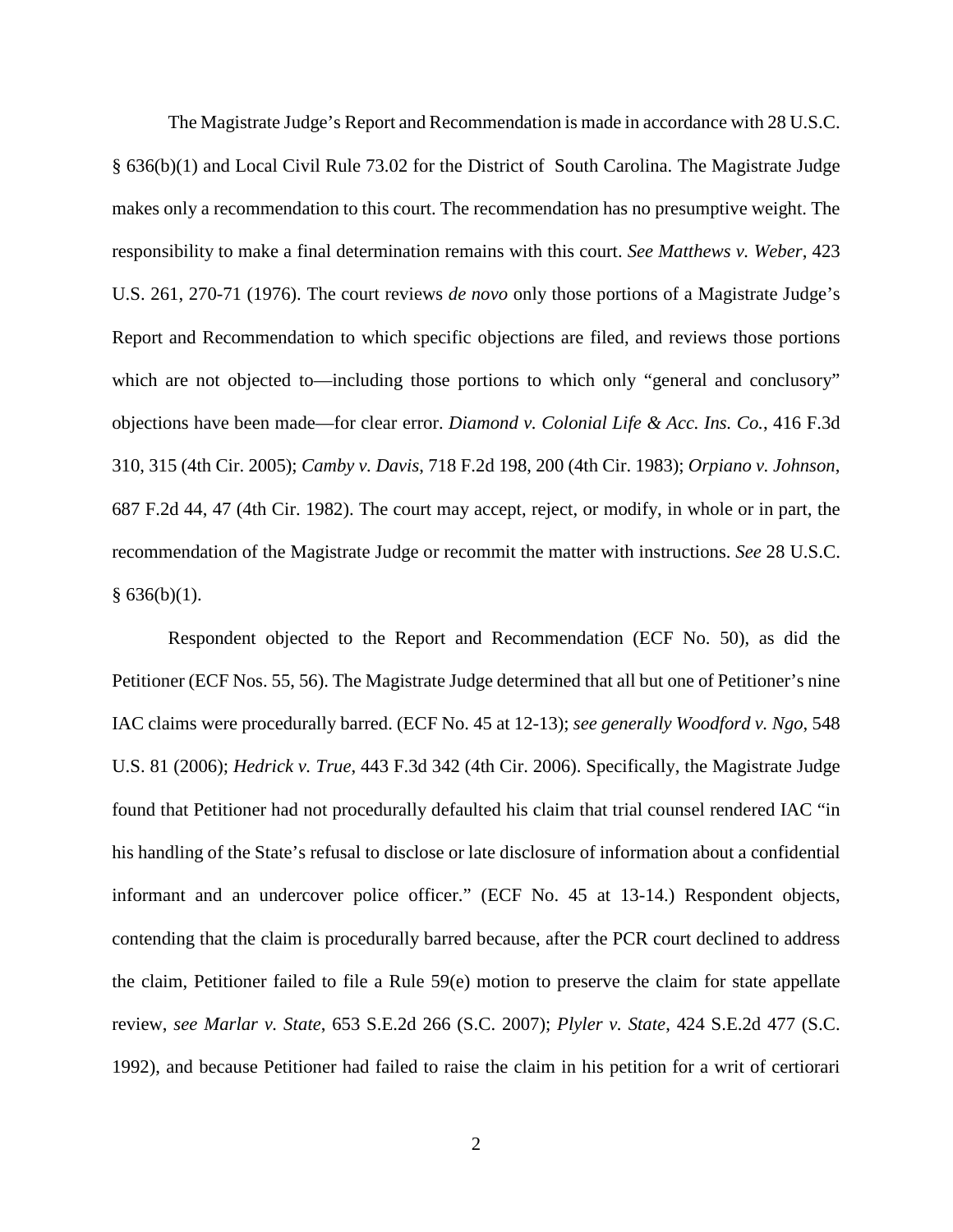from the denial of his PCR application by the PCR court, *see McCrary v. State*, 455 S.E.2d 686 (S.C. 1995). (ECF No. 50 at 1-2.) Contrary to Respondent's assertions, the court agrees with the Magistrate Judge that the record demonstrates that Petitioner sought review of the IAC claim at issue in his petition for writ of certiorari (*see* ECF No. 30-6 at 3) and that, although somewhat unclear, the PCR court did consider and deny the claim (*see* ECF No. 30-1 at 428-29). Accordingly, Respondent's objection is overruled.

Petitioner submitted a long and rambling objection, along with a supplement. Although the court is cognizant of its obligation to liberally construe Petitioner's *pro se* arguments, *Gordon v. Leeke*, 574 F.2d 1147, 1151 (4th Cir. 1978), even liberally construed, Petitioner's arguments are mostly irrelevant to the summary judgment determination and the Magistrate Judge's recommendations regarding it. The court discerns only two relevant objections in Petitioner's voluminous filings.

First, Petitioner argues that the Magistrate Judge erred by concluding that his IAC claims regarding trial counsel's handling of evidence disclosed by the state on the eve of trial were without merit. Applying *Strickland v. Washington*, 466 U.S. 668 (1984), and *Harrington v. Richter*, 562 U.S. 86 (2011), the Magistrate Judge concluded that the PCR court did not unreasonably conclude that Petitioner failed to meet both the deficient performance and prejudice prongs of the *Strickland*  test. (ECF No. 45 at 13-20.) In his objections, Petitioner complains at length that the Magistrate Judge was confused about the distinct identities of a confidential informant and an undercover officer involved in his case, but Petitioner fails to explain how this alleged confusion undermines the Magistrate Judge's *Strickland* analysis. Similarly, Petitioner criticizes the state for confusing the court regarding the identity of the confidential informant, but he rarely explains how the state's actions constitute IAC on the part of trial counsel or how it affected the Magistrate Judge's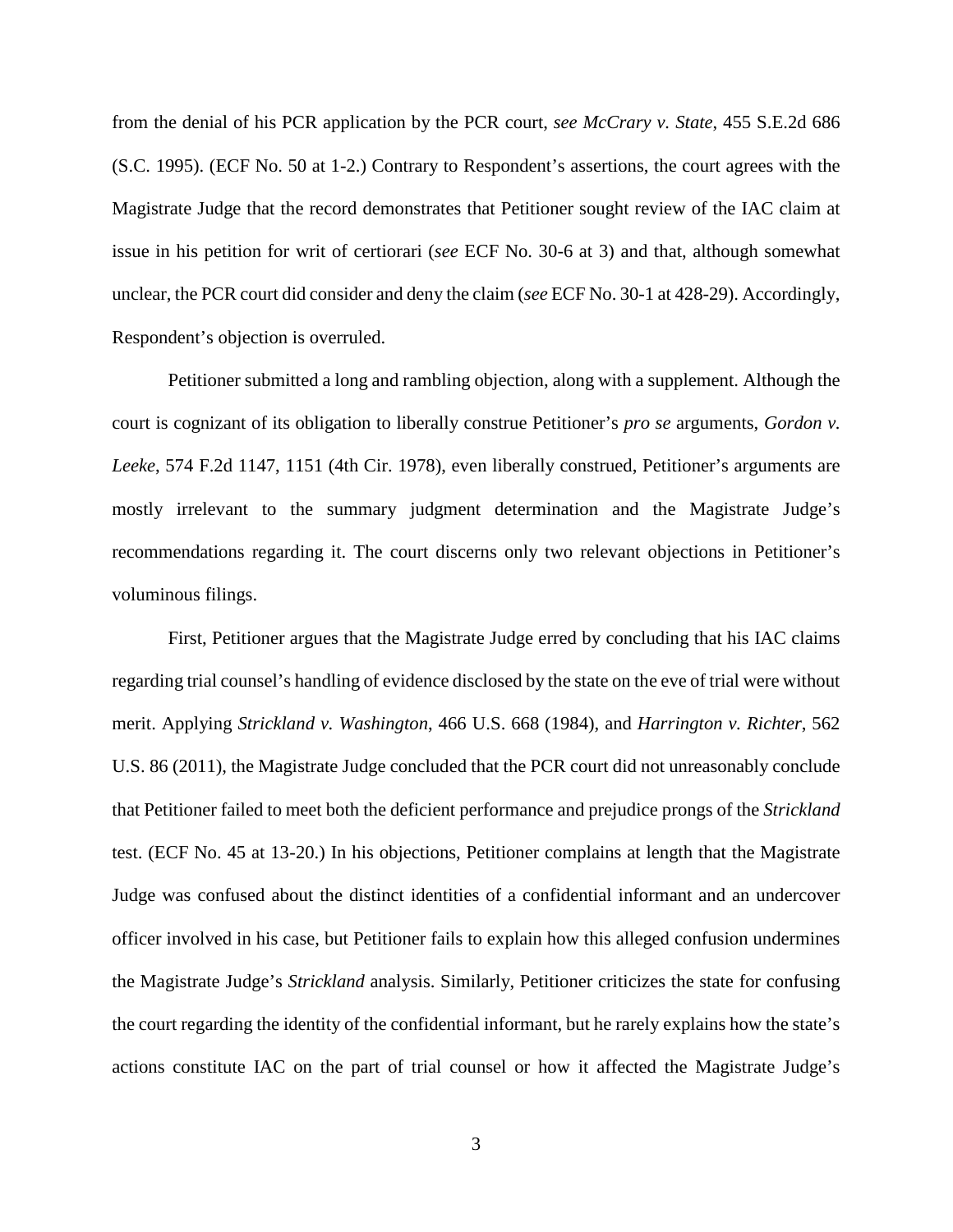assessment. Where, in his objections, Petitioner does make a *Strickland*-related argument—for example, contending that trial counsel should have asked witnesses more direct questions, that trial counsel should not have abandoned a line of questioning after an objection to it had been sustained, and that, had trial counsel pressed the state for information earlier, Petitioner could have prepared a better defense—the court concludes that these arguments provide no persuasive reason to disagree with the Magistrate Judge's determination, which the court concludes was correct.

Second, Petitioner argues that the Magistrate Judge incorrectly recommended that the court deny certain of Petitioner's other IAC claims related to trial counsel's handling of the belatedly produced evidence.<sup>[2](#page-3-0)</sup> (*See* ECF No. 55 at 7-14.) The Magistrate Judge made this recommendation on the ground that these claims are procedurally barred due to Petitioner's failure to raise them in a Rule 59(e) motion after the PCR court declined to address them. Petitioner concedes that he did not file a Rule 59(e) motion, but argues that his PCR counsel rendered IAC by failing to file a Rule 59(e) motion as Petitioner requested. The court understands Petitioner to be arguing that PCR counsel's failure to file the Rule 59(e) motion constitutes cause, excusing his procedural default of the claims. Ineffective assistance of counsel in an initial PCR proceeding can provide "cause" for not complying with state procedural rules regarding a claim of ineffective assistance at trial. *Martinez v. Ryan*, \_\_\_ U.S. \_\_\_, 132 S. Ct. 1309, 1315 (2012). To show cause under *Martinez,* a prisoner must demonstrate (1) that his PCR counsel was ineffective under *Strickland* and (2) that "the underlying ineffective-assistance-of-trial-counsel claim is a substantial one, which is to say that the prisoner must demonstrate that the claim has some merit." *Martinez*, 132 S. Ct. at 1318.

 $\overline{a}$ 

<span id="page-3-0"></span><sup>&</sup>lt;sup>2</sup> Petitioner does not appear to object to the Magistrate Judge's determination that his IAC claims regarding issues other than those related to trial counsel's handling of the state's delayed production of evidence are procedurally barred. The court notes in this regard that Petitioner did not address these other IAC claims in his Response in Opposition to the Motion for Summary Judgment. (ECF No. 41.)